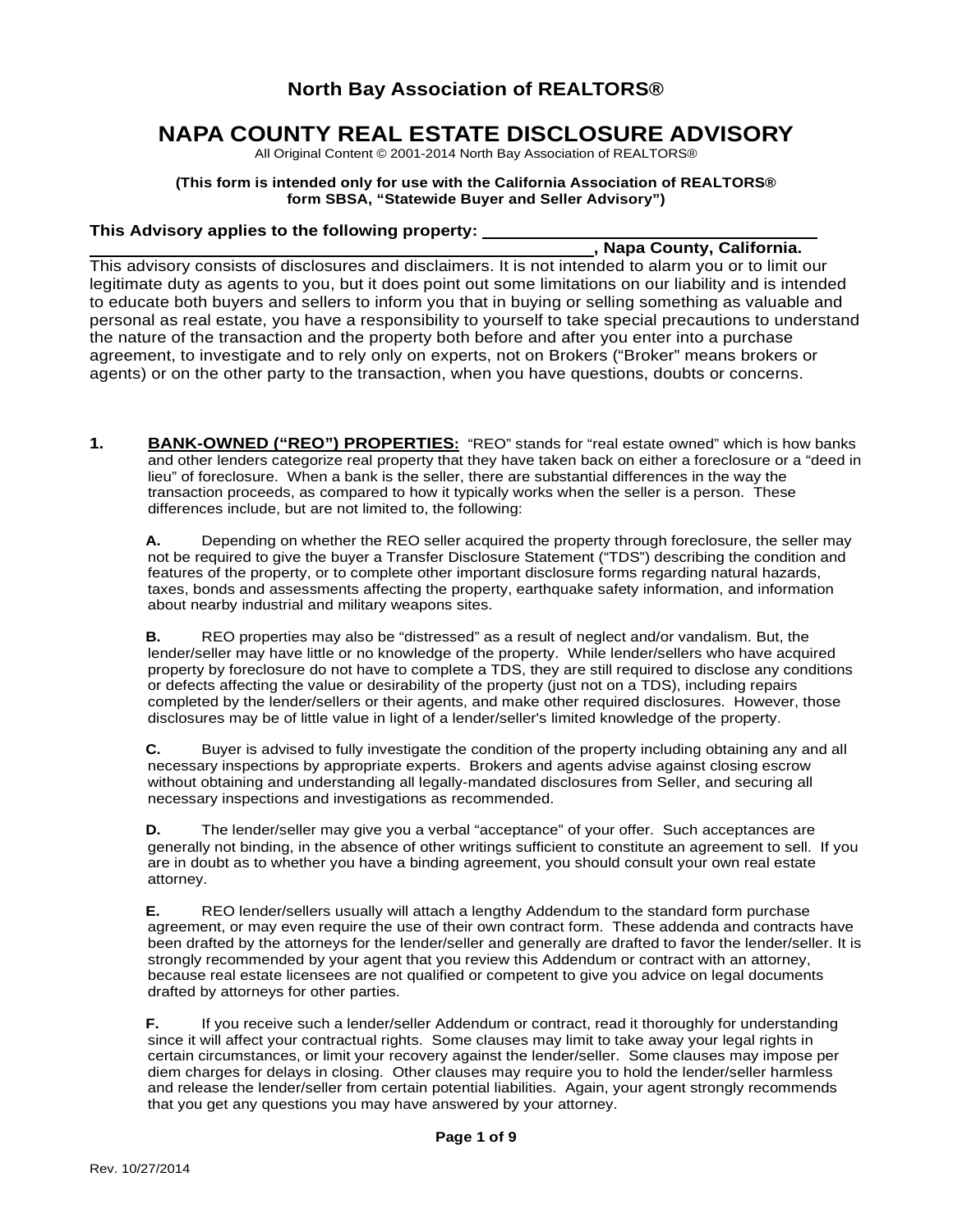- **2. EARTHQUAKE DAMAGE:** In recent times, earthquakes centered in the North Bay and other parts of the Bay Area have caused widespread damage to many properties within Napa County. Buyer is advised to retain licensed, qualified professionals to inspect the property for any damage that may have resulted from this or any other earthquakes affecting Napa County. Buyer is further advised to investigate the property to determine whether Napa County or any cities within Napa County have mandated any repairs or remedial work be done to the property as a result of earthquake or other conditions, and to determine whether such work has been completed in compliance with all applicable construction permit requirements. This information can be obtained by contacting and visiting the Building or Planning Departments or the appropriate agency within Napa County, or for property in unincorporated areas of the County, from the Napa County Conservation, Development, and Planning Department at 1195 Third Street, Napa, CA 94559 (707) 253-4416.
- **3. GROUNDWATER ORDINANCE:** The County of Napa's Groundwater Ordinance (Napa County Code, Chapter 13.15, et seq) establishes requirements within the County jurisdiction for water systems which use groundwater as a water source. The Groundwater Ordinance currently applies to the development of any new water system or the replacement or improvement of any existing water system. If at any time Buyer plans to add a new water system or improve an existing water system or if Buyer plans to build, remodel, change uses, subdivide, develop or add any improvement to the above property that increases the utilization of groundwater, Buyer may be required to comply with the requirements of the Napa County Groundwater Ordinance by obtaining a groundwater permit, in addition to other requirements. In the event of the destruction or failure of existing improvements, the County may not issue Buyer a permit for the reconstruction of such improvements absent compliance with the Groundwater Ordinance.

If the property is located in an area identified as a "groundwater deficient area," more stringent requirements may apply.

Buyer is advised to contact the Napa County Department of Environmental Management [(707) 253- 4471] and the Napa County Department of Public Works [(707) 253-4351], both located at 1195 Third Street, Napa, CA 94559, to determine the requirements for Buyer's intended present or future use, and to determine whether the property is in a "groundwater deficient area." No warranties are given and no representations are made by the Seller or the brokers or agents of any party to this transaction regarding the applicability of the Groundwater Ordinance as to the present use of the property, or as to Buyer's intended present or future use.

**4. HOME EQUITY SALES ACT AND NOTICE OF DEFAULT ISSUES:** California Civil Code Section 1695 et seq., known as the Home Sales Equity Contract Act ("Act") may apply to this transaction, if a Notice of Default pertaining to the Property is recorded before or during escrow. It is strongly recommended that, before entering into any transaction where the Act applies or that a Notice of Default has been recorded, Buyers and Sellers seek legal advice. The following information is provided as a convenience to aid Buyers and Sellers in making informed decisions. It is not meant to be a complete source of information on all matters which can become issues in transactions involving a Notice of Default or the Act. This information is not guaranteed to be accurate, nor does it apply to any specific transaction. For that reason, it is strongly recommended that Buyers and Sellers use the utmost care and diligence in reviewing and investigating all matters which may be relevant to their transaction. Real estate licensees are not qualified to give legal or tax advice, either in general or specifically, as to Notices of Default or the Act. If Buyers or Sellers have any legal questions or concerns, Buyers and Sellers are urged to consult with their own qualified real estate attorney. If Buyers or Sellers have any tax questions or concerns, Buyers and Sellers are urged to consult with their own qualified certified public accountant or tax attorney.

**A. AGREEMENT SUBJECT TO CIVIL CODE § 1695 et seq**. The California Association of REALTORS® Notice of Default Purchase Agreement (form "NODPA") is to be used when an investor Buyer offers to purchase a residential dwelling containing one to four units, one of which is owneroccupied as the owner's principal residence, and a Notice of Default has been recorded against the Property as required by Civil Code Sections 1695 through 1695.17. If the Purchase Agreement has been negotiated primarily in a language other than English, it must be translated into that other language as required by Civil Code Section 1695.2.

**B. VIOLATIONS OF CIVIL CODE § 1695 et sq**. If certain provisions of the Act are violated, there can be the following civil and criminal penalties: (a) Buyer may be responsible for actual and exemplary (punitive) damages and attorneys' fees and costs incurred by Seller, and/or a civil penalty of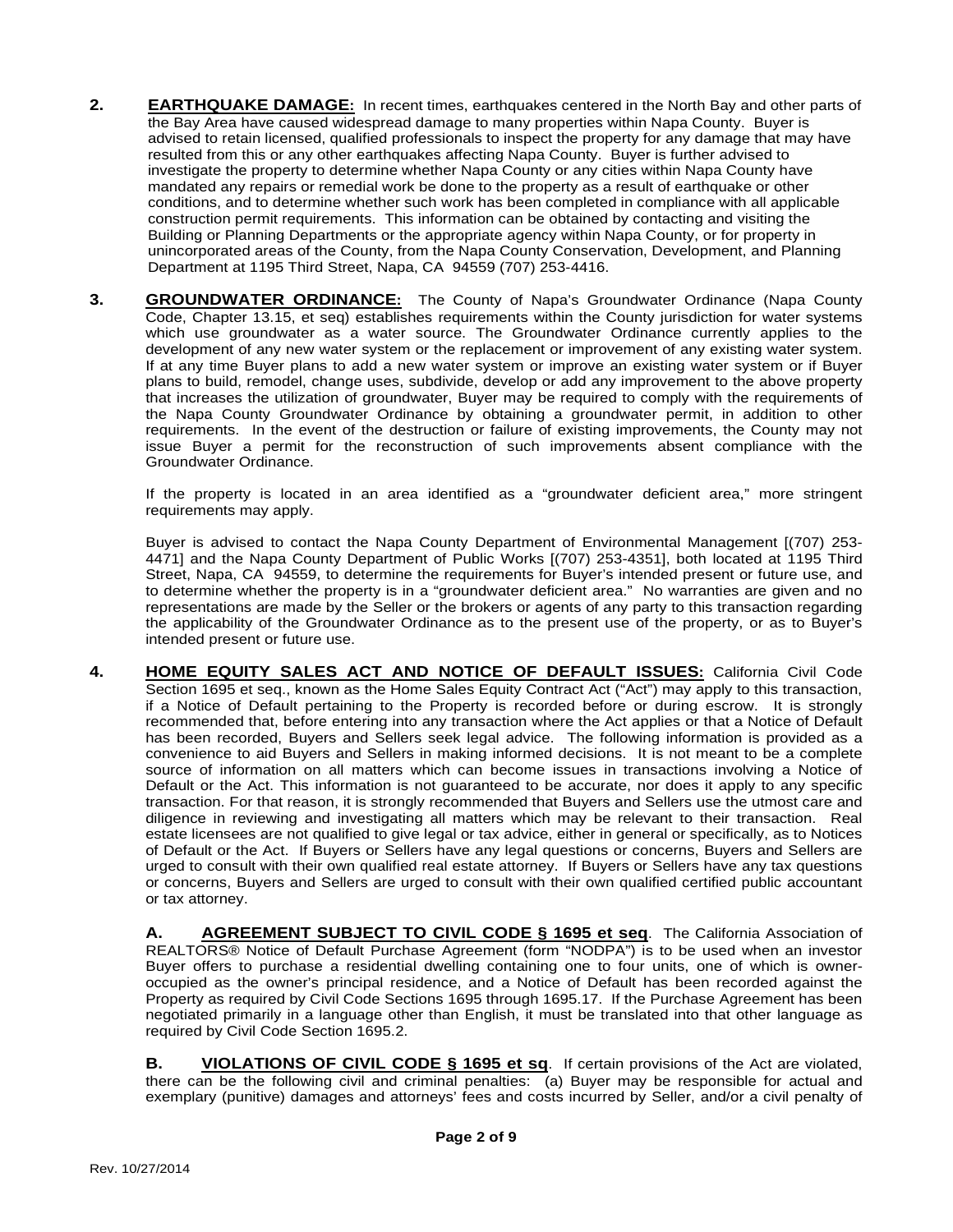up to \$25,000; (b) Buyer may be subject to imprisonment for not more than one year; and (c) the transaction may be rescinded by the Seller for a period of up to two years after escrow closes.

**C. SELLER'S CANCELLATION RIGHT**. Under the Act, Seller may cancel the NODPA until midnight on the fifth (5th) business day following the day on which Seller signs the NODPA form or until 8:00 a.m. on the day scheduled for the sale of the Property pursuant to a power of sale conferred in a deed of trust, whichever occurs first.

### **D. BUYER RESTRICTIONS PRIOR TO EXPIRATION OF SELLER'S CANCELLATION**

**RIGHT**. Until Seller's right to cancel the NODPA has lapsed, Buyer shall not: (a) accept from Seller any execution of, or induce Seller to execute, any instrument conveying any interest in the Property; (b) record any instrument signed by Seller; (c) transfer or encumber or purport to transfer or encumber any interest in the Property to any third party; or (d) pay Seller any consideration.

**E. REAL ESTATE AGENT LICENSE REQUIREMENTS**. The Act requires an Equity Purchaser's Representative ("Buyer's Agent") to provide written proof that she or he has a current, valid California Real Estate Sales License and provide a particular form of Statement in that regard under penalty of perjury. If the Buyer's Agent fails to comply with these requirements, the Purchase Agreement is voidable by Seller and subjects the Buyer and the Buyer's Agent to liability for all damages proximately caused to the Seller by any such failure to comply. (NOTE: Under Schweitzer v. Westminster Investments (2007) 157 Cal.App.4th 1195, review denied March 26, 2008, the Appellate Court stated that the bond requirement of Civil Code Section 1695.17 was unenforceable and severed that provision from the statute.)

- **5. LAND USE AND CONSTRUCTION-RELATED LAWS:** The United States, the State of California, the County of Napa, certain cities and towns within Napa County where the property is located, and some or all of their governing bodies have enacted and/or may in the future enact laws, ordinances, regulations and amendments and revisions thereto (including voter-approved ballot measures within these jurisdictions) which affect and may restrict land uses and conduct, including restrictions on vacation rentals and other uses, development, construction (including remodeling, grading and water use), demolition activities and other permissible and prohibited activities on the property (collectively "Laws"). Such Laws may also include grading and other conservation regulations that require, among other things, setbacks along designated streams, creeks and wetlands, environmental mitigation measures, erosion control permits, grading permits, and other permits necessary for development of any new or accessory structure, vineyard, earthmoving or land conversion in Napa County. New and amended Laws affecting watersheds, land uses, water use and conservation, development and construction continue to be developed, proposed, revised, debated and enacted. As part of Buyer's investigation of the property, Buyer is advised to obtain the latest information regarding all such applicable Laws, whether enacted or merely proposed, that currently affect or that might in the future affect the property or the cost to make any changes or improvements to the property. Such information may be obtained by contacting all the County and city governmental agencies that may have jurisdiction over the property and by searching in the archives of the local and statewide news media. Examples of Federal, State, County and city governmental agencies that may have information on these Laws include, but are not limited to, the U.S.<br>Army Corps of Engineers San Francisco District at (415) 503-6795 and at Army Corps of Engineers San Francisco District at (415) 503-6795 and at http://www.spn.usace.army.mil/regulatory/index.html, the U.S. Fish and Wildlife Service at http://www.fws.gov/ , the California Department of Fish and Game at http://www.dfg.ca.gov/, the County of Napa and the County's Conservation, Development and Planning Department and its various divisions, at the County Administration Building, 1195 Third Street, Suite 210, Napa, CA 94559; (707) 253-4417, the applicable city's chief building official, chief planning official and chief code enforcement official, and all the other governmental agencies described in this Disclosures and Disclaimers Advisory and in the California Association of REALTORS® Statewide Buyer and Seller Advisory ("SBSA") form.
- **6**. **LOCAL CONDITIONS**. Buyer and Seller are advised that local amenities, facilities and services which may benefit or add to the richness of the community may also produce noise, traffic, vibration, dust, odors, and other effects at various times, and these effects and how they are perceived are subjective: what bothers one person may be acceptable to others. Such local amenities, facilities and services include but are not limited to public and private construction projects, horse race tracks and motor vehicle speedways, casinos, fairgrounds located in various cities and towns, cycling, running, and other athletic events, farmers' markets, concert halls and performing arts centers, and other venues for public and private events, music and performances throughout the County, which venues include but are not limited to wineries, public and private parks, fields, schools, and other public and private properties. Some of these activities and events are seasonal or irregular. Buyer is advised to conduct research into the occurrence and effect of all such events including seasonal and intermittent events, and to personally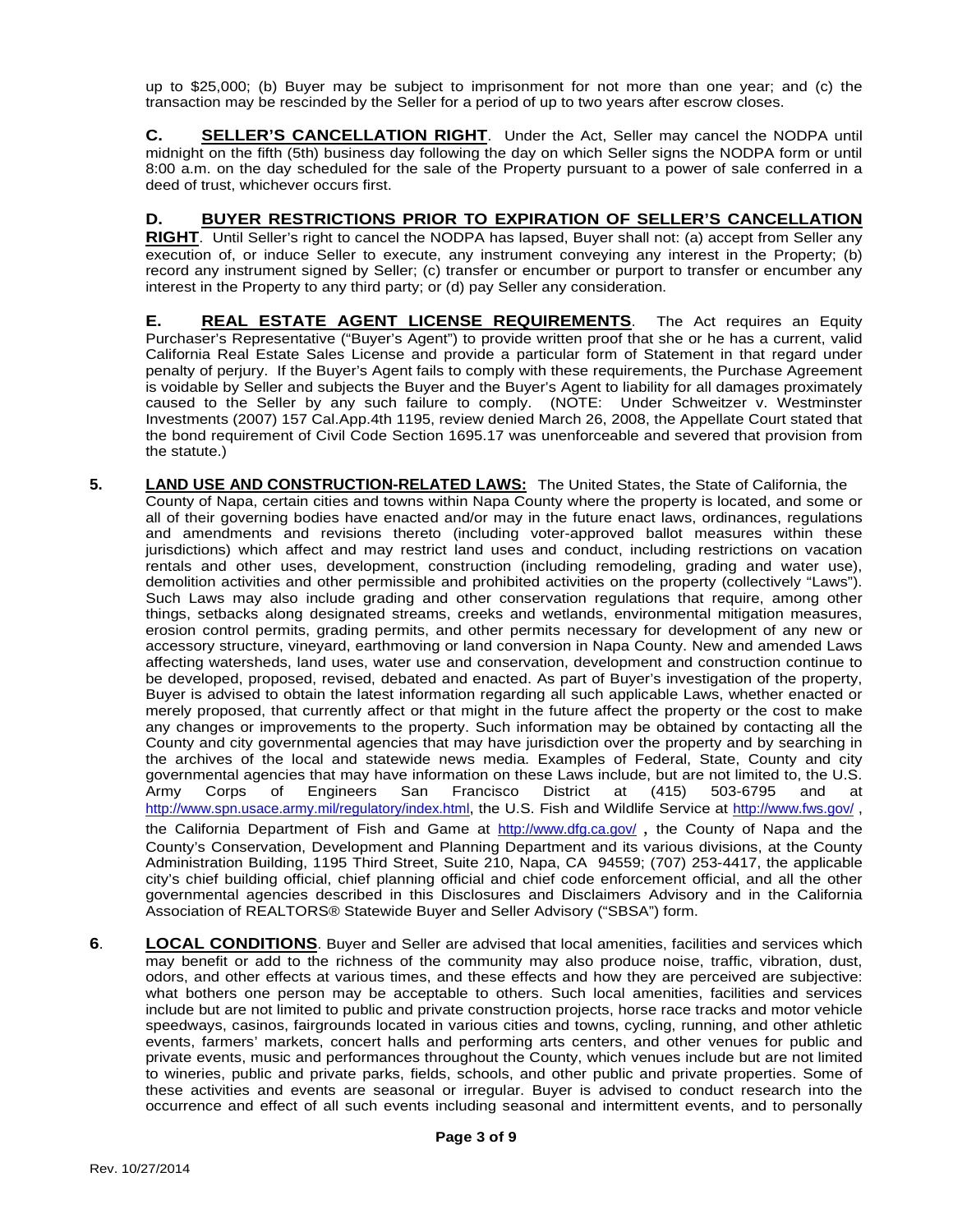visit the Property at various times of day and night and to investigate the local conditions, including any sources of and amounts of noise, traffic, vibration, dust, odors, or other effects of local amenities, facilities, and services to determine whether their potential effects are acceptable to Buyer and/or will impact the value, desirability, development, use and enjoyment of the Property.

**7. LOCKS, GARAGE/GATE OPENERS, AND ALARMS:** Seller may have given keys, garage/gate openers, combinations and/or access codes to doors, gates, alarms and other security devices on the property to third parties unknown to Buyer. In addition, Seller or Seller's Broker may have made the property available for open houses and other inspections by the general public which may compromise the security and safety of Buyers and their property. Accordingly, Buyer is advised to change or re-key all locks and recode any and all alarms and other security devices, after close of escrow and upon Buyer taking possession of the property.

#### **8. POTENTIAL INCREASE IN OWNERSHIP COSTS AND/OR REDUCTION IN SERVICES:**  Due to extraordinary economic conditions in recent years, governmental and quasi-governmental entities that may provide services directly to the Property or to the community in which the Property is located (including but not limited to cities, counties, water, sewer, and other types of utility and/or assessment districts), have lost or may in the future lose revenue from what were previously thought to have been relatively stable funding sources, such as sales tax, property transfer tax, and other revenue sources.

One of the possible results of these actual or potential revenue losses is that the cost of ownership of the Property, including such costs as utility rates, fees, and taxes, can increase substantially to cover budget shortfalls. Also, services provided by governmental and quasi-governmental entities may be reduced due to budget shortfalls. Buyer is advised to investigate the financial stability of governmental and quasigovernmental entities, including water, sewer, and other types of utility and assessment districts that provide service to the Property and/or to the community in which the Property is located. Such information may be obtained by contacting federal, state, county and city governmental agencies and quasi-governmental agencies such as utility districts that may have jurisdiction over the Property, and by searching in the archives of the local and statewide news media.

- **9. PROPERTY TAX REASSESSMENT:** California property tax law requires the Assessor to revalue real property at the time the ownership of the property changes. When the County Assessor revalues the property, it does so at its market value on the date of a change in ownership (or when new construction is completed). In many cases, the sales price will be accepted by the Assessor as the market value, but not always. If Buyer disagrees with the Assessor's revaluation, Buyer should contact the local Assessor or Tax Collector's office to get information about appealing or applying for a reduced assessment.
- **10. RIGHT TO FARM ORDINANCE:** Napa County has determined that the highest and best use for agricultural land as defined below is to develop or preserve said lands for the purposes of agricultural operations and it will not consider the inconveniences or discomforts arising from agricultural operations to be a nuisance if such operations are legal, consistent with accepted customs and standards and operated in a non-negligent manner.

If property you own, or are purchasing, or may purchase in the future is located close to agricultural lands or within agricultural lands, you may be subject to inconveniences or discomfort arising from agricultural operations. Such discomfort or inconveniences may include, but are not limited to: noise, odors, dust, chemicals, smoke, insects, operation of machinery during any 24-hour period, aircraft operation, and storage and disposal of manure. One or more of the inconveniences described above may occur even in the case of an agricultural operation, which is in conformance with existing laws and regulations and locally accepted customs and standards. If you live near an agricultural area, you should be prepared to accept such inconveniences or discomfort as a normal and necessary aspect of living in a county with a strong rural character and a healthy agricultural sector. For purposes of this notification:

(A) "AGRICULTURAL LAND" means real property located within the boundaries of Napa County which falls into one or more of the following categories:

(1) Is designated on the Napa County General Plan as Agricultural Reserve (AR), Agriculture, Watershed and Open Space (AWOS), or Rural Residential (RR) and is included in a zoning district that is primarily or substantially devoted to agricultural uses, including but not limited to the following zoning districts: Agricultural Preserve (AP), Agricultural Watershed (AW), Residential Country (RC), Timber Preserve (TP);

(2) Is included in an overlay zoning district that is devoted primarily to agriculture;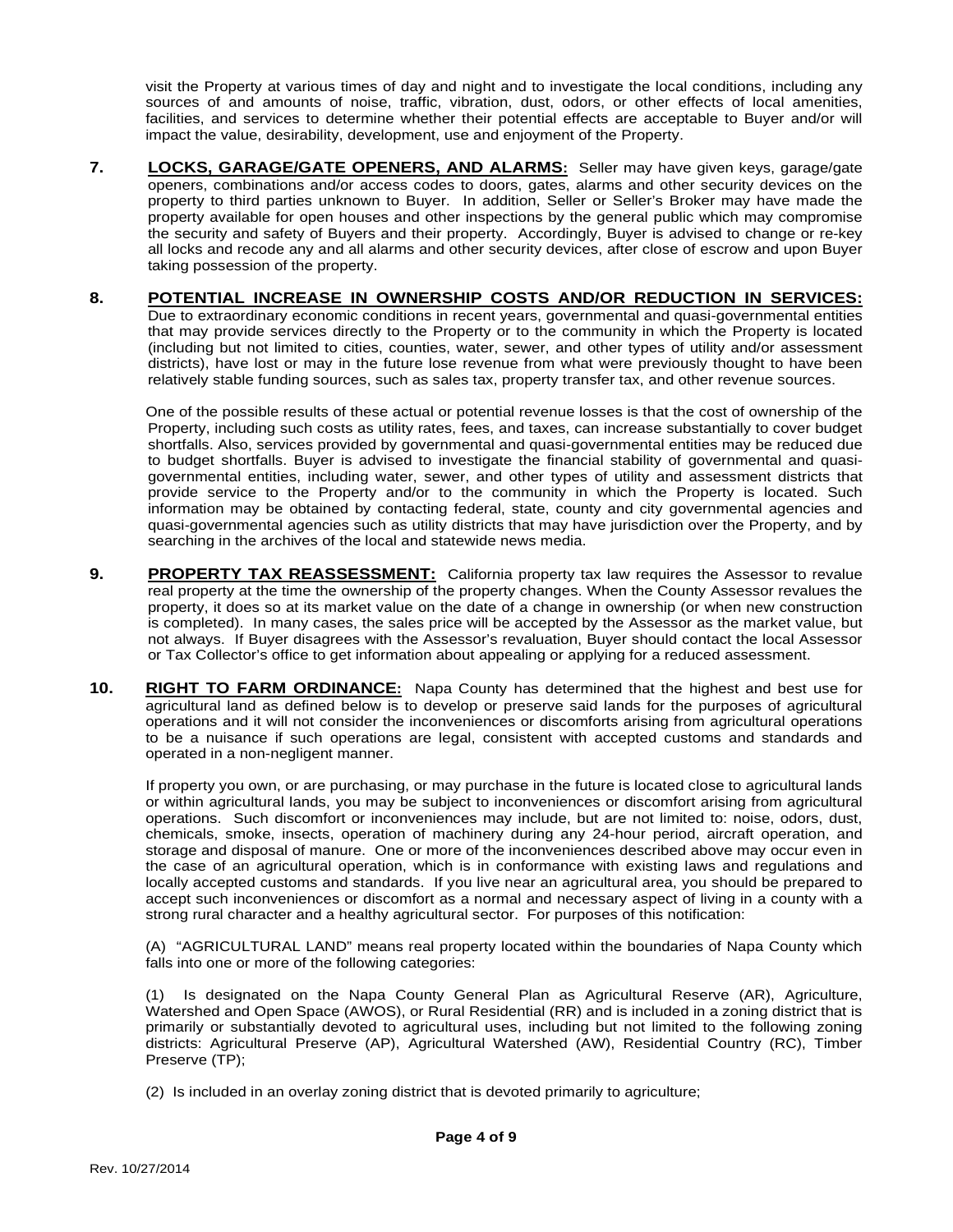(3) Is designated in the General Plan for an urban use but has been zoned AW or AP as an interim zone to maximize the economic use of the land while retaining the land in large parcel sizes pending eventual permanent development for urban use;

(4) While not presently zoned or designated on the General Plan for primary or substantial agricultural use, the land contains an existing agricultural operation of a type that would be obvious to an uninformed observer after a physical inspection of the property, and that operation began at a time when such use was permissible.

(B) "AGRICULTURAL OPERATION" means all operations necessary to conduct

agriculture as defined in section 18.08.040 of the Napa County Code, as such may be amended from time to time, and shall include, but not limited to, preparation, tillage, and maintenance of the soil or other growing medium, the production, irrigation, frost protection, cultivation, growing, raising, breeding, harvesting, or processing of any living organism having value as an agricultural commodity or product, and any commercial practices performed incident to or in conjunction with such operations on the site where the agricultural product is being produced, including preparation for market, delivery to storage or to market, or to carriers for transportation to market.

Napa County Code Section 18.08.040 defining the term "Agriculture" provides:

"Agriculture" means the raising of crops or livestock and includes the following:

- A. Growing and raising trees, vines, shrubs, berries, vegetables, nursery stock, hay, grain and similar food crops and fiber crops;
- B. Grazing of livestock and feeding incidental thereto;<br>C. Animal husbandry, including, without limitation, the
- Animal husbandry, including, without limitation, the breeding and raising of cattle, sheep, horses, goats, pigs, rabbits and poultry and egg production;
- D. Sale of agricultural products grown, raised or produced on the premises.
- **11. ROAD, HIGHWAY AND FLOOD CONTROL WORK:** For the next several years, extensive state and local public road and highway improvements and flood control projects will be taking place in Napa County. Buyer is hereby advised that these projects will cause inconvenience to people living, working, and visiting in Napa County, and that these inconveniences will include, but are not limited to, traffic congestion and delays, noise, odors, dust, and vibration from construction activities, including pile driving. Buyer is advised to consult the Napa Transportation Management Plan Coordinator's office at (707) 258-7843 and its website: *www.napatraffic.info* for information on current and planned road and highway work, and to consult the Napa County Flood Control and Water Conservation District at (707) 259-8600 and its website: *www.napaflooddistrict.org* for information on current and planned flood control work. Also, Buyer may contact the City of Napa and County of Napa combined public information hotline<br>for information regarding public construction projects in the County. This hotline is updated for information regarding public construction projects in the County. approximately weekly, and can be reached at (888) 826-8627.
- **12. SECOND UNITS:** The construction and use of second dwelling units, including "in law," "Granny" or "Guest" units, may be unlawful. Buyer should verify the legality of any existing or planned second units with the appropriate city planning department or with the Napa County Conservation, Development and Planning Department, and with all other appropriate city and county public agencies. Some jurisdictions within Napa County have zoning restrictions that prohibit building second units, and some jurisdictions require that the property owner personally live in either the main unit or the second dwelling unit.
- **13. SEPTIC SYSTEM/WASTEWATER TREATMENT SYSTEM REGULATIONS:** The State Water Resources Control Board (SWRCB) has adopted a specific Water Quality Control Policy for Siting, Design, Operation, and Maintenance of Onsite Wastewater Treatment Systems, which are also referred to as "septic systems" (the "OWTS Policy"),. The Policy sets standards for onsite wastewater treatment systems (OWTS) that are constructed or replaced, that are subject to a major repair, that pool or discharge waste to the surface of the ground, and that have affected, or will affect, groundwater or surface water to a degree that makes it unfit for drinking water or other uses, or cause a health or other public nuisance condition. The OWTS Policy also includes minimum operating requirements for OWTS that may include siting, construction, and performance requirements; requirements for OWTS near certain waters; requirements authorizing local agency implementation of the requirements; corrective action requirements; minimum monitoring requirements; exemption criteria; requirements for determining when an existing OWTS is subject to major repair, and a conditional waiver of waste discharge requirements.

The regional water quality control boards are required to incorporate the standards established in the OWTS Policy, or standards that are more protective of the environment and public health, into their water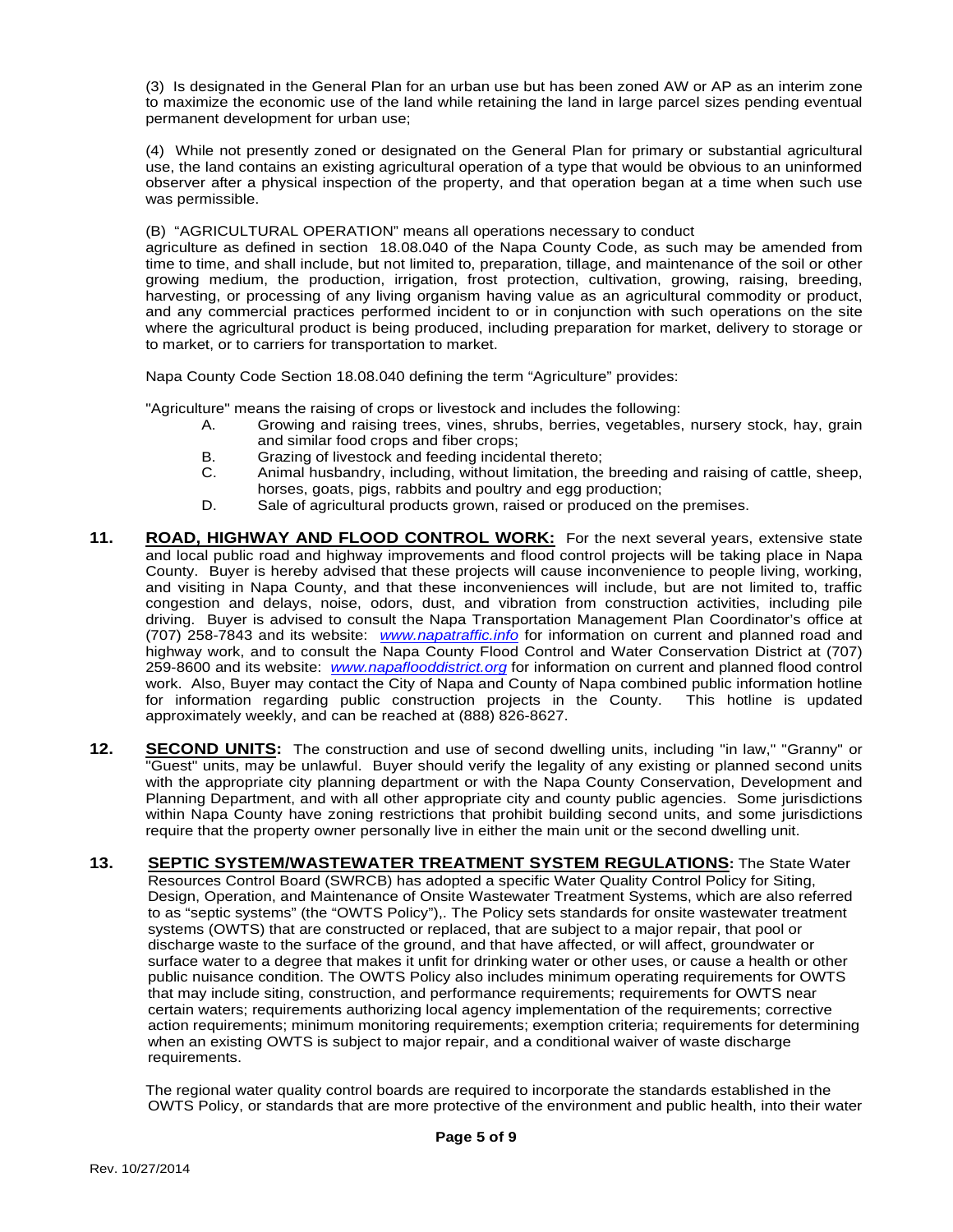quality control plans. Implementation of the OWTS Policy is being overseen by the SWRCB, the regional water quality control boards, and local agencies (e.g., county and city departments and independent districts) which have the opportunity to implement local agency management programs if approved by the applicable regional water quality control board.

As part of Buyer's investigation of the property, Buyer is advised to obtain the latest information regarding all applicable OWTS regulations and any related local government ordinances, regulations, proposed ordinances and regulations affecting or that might affect the property, by contacting the appropriate governmental agencies. Buyer can get more information about OWTS/Septic System regulations by contacting the State Water Resources Control Board (916) 341-5250, by reviewing the SWRCB's website: http://www.swrcb.ca.gov/water\_issues/programs/owts/board\_adopted\_policy.shtml and by contacting the applicable local government's environmental health department and the Regional Water Board. To find which Regional Water Board regulates the subject property, go to the link below and enter the property address: http://www.waterboards.ca.gov/waterboards\_map.shtml . Buyer should also contact the County of Napa Environmental Management Department at 1195 Third Street, Room 101 Napa, CA 94559; (707) 253-4471 and by reviewing the County website: http://www.co.napa.ca.us/

- 14. **SERVICE ANIMALS AND COMPANION ANIMALS:** When showing homes for sale (including but not limited to open houses and private showings) or when rental properties are offered to the public, the Seller/owner, Brokers and real estate agents must act in compliance with all state and federal fair housing laws and regulations, including but not limited to providing unrestricted access to potential buyers and potential tenants who are accompanied by service/companion animals.
- **15. SHORT SALES**: Sellers facing mortgage difficulties have several options including a loan modification, short sale, foreclosure, deed in lieu of foreclosure and bankruptcy; each seller's situation is different. The Seller's decision as to which of these options are chosen may affect the Seller's taxes, credit rating, and/or future options. Brokers and their agents cannot, and will not, provide tax, credit and/or legal advice regarding these possible options, or how any of these issues may affect any sale of the Property. Because of these important issues, prior to proceeding with a short sale, Sellers are strongly urged to consult with a Certified Public Accountant, credit consultant, and/or an attorney specializing in real property, taxation and bankruptcy issues. To the extent that Seller fails to obtain this necessary advice, Seller is acting against the the advice and recommendation of Broker.

Seller and Buyer acknowledge and agree that Broker and agent have advised Seller and Buyer that the sale of the Property could result in a "short sale". A short sale means that there is insufficient equity in the Property to pay off all of the liens, including deeds if trust, judgments, unpaid taxes and any other debts that have been recorded against the Property and/or the closing costs, including real estate commissions. Therefore the Seller's lender(s) must agree to take less money than they are legally entitled to receive so as to enable the Seller to sell the Property to the Buyer for the terms agreed to in the purchase agreement.

Seller and Buyer acknowledge and agree that as part of the short sale approval process the lender(s) will issue a letter or other document detailing the terms and conditions upon which the lender(s) will agree to a short sale ("Term Sheet"). The Term Sheet must be adhered to by all parties. A Seller is only entitled to the lender-approved short sale if ALL of the terms and conditions required by the lender(s) are fully met. There is potential liability for any party who tries to circumvent or "work around" those terms and conditions either through escrow or outside of escrow. All payments to be made by any party to anyone as part of the Buyer's acquisition of the Property must be fully disclosed to all lenders and approved by all lenders.

There may be significant legal and/or tax ramifications to the Seller as the result of a short sale. For example, the Term Sheet may: (A) Require that the Seller sign a new note, and possibly even record a Deed of Trust against other property owned by Seller; (B) State that the Seller remains liable for any amount forgiven by the lender(s) as a result of the short sale; (C) State that the lender(s) reserve their right to hold the Seller liable for that amount in the future; or (D) Be silent as to future seller liability for that amount. As such, Seller should not even consider approving the lender's Term Sheet and/or proceeding with a short sale without first reviewing their legal and financial status with appropriate professionals, including but not limited to attorneys who specialize in bankruptcy issues and financial advisors who understand the tax implications of reducing the Seller's debt as part of a short sale.

Seller and Buyer acknowledge and agree that the Seller's lender(s) are not obligated to approve the short sale and they are not obligated to provide any type of response regarding the short sale during any set period of time.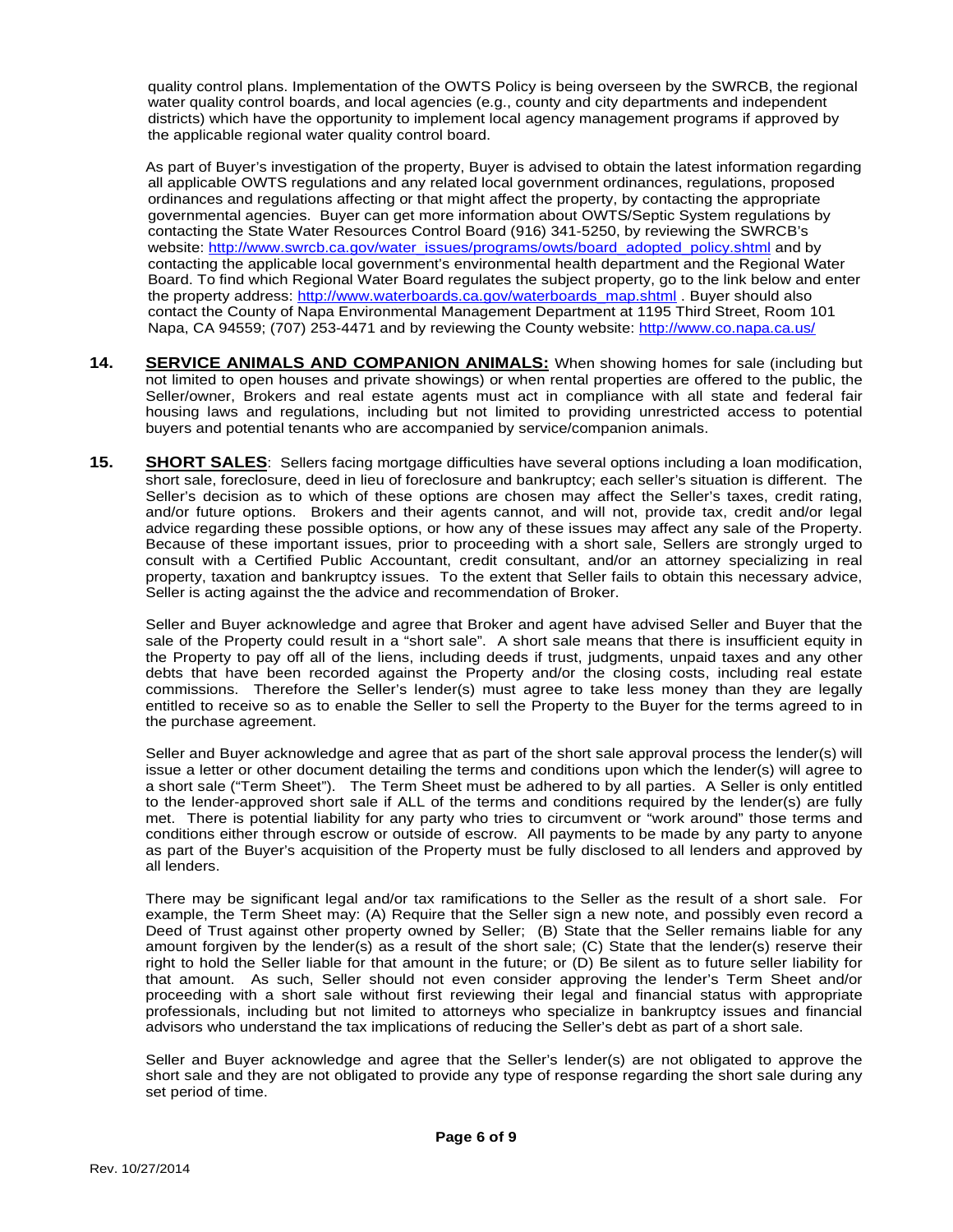If the Seller has ceased making mortgage payments, the lender(s) may file a Notice of Default and proceed with a foreclosure action notwithstanding the fact that there are ongoing short sale negotiations. Negotiating a short sale does not stop the foreclosure process. Seller and Buyer understand and acknowledge that the Broker and agent cannot and do not guarantee that a short sale can be obtained from the lender(s) and/or that the foreclosure process can or will be stopped. If a Notice of Default has been filed, Seller should immediately consult with a real estate and/or bankruptcy attorney.

Seller and Buyer acknowledge and agree that they have been advised that the sale may not close unless all of the lien holders agree to take the amount that is offered to them (as specified by the Term Sheet) which may be considerably less than the amount that is owed to them. Seller and Buyer further understand that escrow could be delayed for a substantial period of time as a result of resolving the various issues involved in a short sale. Therefore, Seller and Buyer acknowledge and agree that Broker and agent cannot and do not guarantee that escrow will actually close or when it will close.

Seller and Buyer acknowledge and agree that they have a duty to exercise reasonable care to protect their own interests by conducting their own investigation and verification of all information that has been or will be provided to them regarding the short sale process and/or the Property. Seller and Buyer further acknowledge and agree that Broker and agent cannot and will not provide any tax or legal advice regarding the legal or practical effect of a short sale transaction or a possible foreclosure. Seller and Buyer further acknowledge and agree that it is their responsibility to consult with their own legal and tax professionals regarding the effects of the short sale. If you cannot afford to consult an attorney and accountant, consult with a HUD-Certified housing counselor (800) 569-4287, accountant, consult with a HUD-Certified housing counselor (800) 569-4287, http://www.hud.gov/offices/hsg/sfh/hcc/fc/ and/or legal aid provider in your community: Napa County: (510) 663-4744 or www.baylegal.org ; Sonoma County: (707) 542-1290 or http://legalaidsc.org/ ; Mendocino and Lake Counties: (916) 551-2150 or www.lsnc.net .

- **16. STORAGE TANKS:** Permits are required for certain tanks that are or were used for storing flammable or combustible liquids, whether or not they are in use. Buyer is advised to consult with appropriate experts to determine whether there such storage tanks are located on the surface or underground on the property, and to consult with such experts and all city, county and state agencies with authority when storage tanks are present on the property, to determine applicable requirements.
- **17. TAX AND LEGAL ADVICE:** Buyer and Seller are advised buying or selling real property may have significant tax and legal consequences. Buyer and Seller should seek the advice and counsel of a Certified Public Accountant, Attorney and other qualified sources regarding their real estate transaction. Real estate brokers and agents are not trained or licensed to, nor do they make any representation whatsoever regarding, the tax and legal consequences of buying or selling property or any tax-related issues. Accordingly, neither Buyer nor Seller may rely upon any statements made by the broker or agent regarding tax and legal matters.
- **18. TITLE INSURANCE AND PRELIMINARY REPORTS**: There are various types of title insurance policies with different costs and coverages, such as an ALTA Owners or Residential Policy or CLTA Policy with or without endorsement(s). There are also title insurance policies that protect the interests of a Seller who finances all or part of the purchase price. Buyer and Seller should discuss the choice of title insurance policies with a title insurance company. Buyer (and Seller where appropriate or as described above) are advised to obtain title insurance, in addition to the parties' obtaining a preliminary report from the title insurance company, to carefully review the report, obtain and review copies of all exceptions described in the report, and review all other matters which may affect title to the property, including but not limited to easements, covenants, conditions, restrictions, encumbrances and other matters, whether or not in the public record. If Buyer or Seller has any questions regarding the state of title, whether arising from the preliminary report, the exceptions shown in the preliminary report, or other matters affecting title, the parties should consult with qualified professionals, including but not limited to title insurance companies' title officers, licensed surveyors and attorneys.
- **19. TRANSFER DISCLOSURE STATEMENT/BUYER'S RECISSION RIGHTS**: Unless exempt, sellers of residential property of 1 to 4 units must complete the Real Estate Transfer Disclosure Statement ("TDS"), even if the property is being sold "AS IS". California law gives buyers the right to rescind the transaction within three (3) days of personal delivery and five (5) days of mailing of the TDS if the buyer is dissatisfied with the information supplied by the sellers. The parties cannot waive this statutory right. If the seller becomes aware of new information that could affect the value or desirability of the property that was not already disclosed in the TDS, California law provides that the seller "may" (not "must") amend the TDS; however some contract forms require the seller to amend the TDS under certain circumstances. Only if the TDS is amended, in writing, by the seller or the Listing Agent (but not by the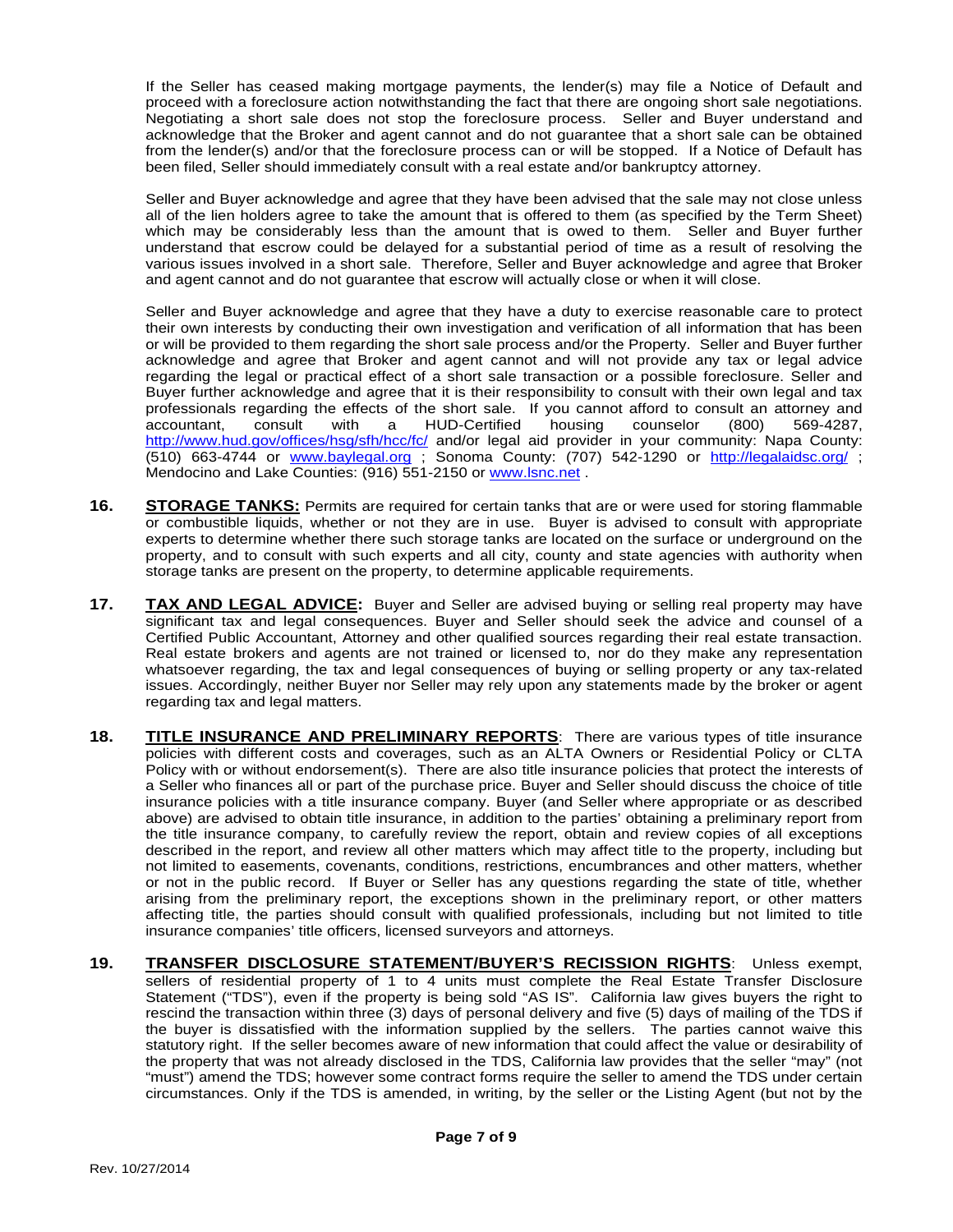Selling Agent) does the buyer have the right to terminate the purchase contract within three (3) days of personal delivery and five (5) days of mailing of the amended TDS.

- **20. UNDERGROUND UTILITIES AND PIPELINES:** Some communities have elected to move utility lines underground. These projects may result in new or additional tax assessments, increased costs for property owners and disruptions due to construction. Natural gas, water and other fuels are delivered to communities and residential and commercial end-users through networks of underground pipelines. Some areas served by such pipelines have suffered serious adverse impacts resulting from their presence, including deaths and personal injuries, destruction and damage to homes, other buildings, and roadways, as well as service disruptions. Buyer is advised to investigate these issues with the appropriate governmental agencies and/or service providers such as Pacific Gas and Electric Company ("PG&E") to determine if the Property has been, is being, or will be impacted by underground utilities and/or pipelines.
- **21. VIEWSHED PROTECTION ORDINANCE:** The County of Napa's Viewshed Protection Ordinance (Napa County Code, Chapter 18.106 *et seq.*) affects real property in the unincorporated areas of Napa County. The ordinance may apply to and limit or prohibit certain types of developments, including but not limited to: improvements to existing structures and construction of new structures, grading and earthmoving activities, tentative and final parcel and subdivision maps, and to activities and structures requiring a use permit. For detailed information regarding this ordinance, Buyer is advised to contact the Napa County Conservation, Development and Planning Department's office at 1195 Third Street, Napa, CA 94559, (707) 253-4416. No warranties are given and no representations are made by the Seller or the brokers or agents of any party to this transaction regarding the applicability of the Viewshed Protection Ordinance as to the present use of the property, or as to Buyer's intended present or future use.
- **22. WATERSHED/LAND USE-RELATED REGULATIONS AND ORDINANCES:** The County of Napa has enacted conservation regulations that require, among other things, setbacks along designated streams and creeks, erosion control permits, grading permits, and other permits necessary for development of any new or accessory structure, vineyard, earthmoving or land conversion in the unincorporated portions of Napa County and located within the Napa River Watershed. The State of California, the County of Napa, certain cities and towns within Napa County where the property is located, and some or all of their governing bodies have enacted and/or may in the future enact additional laws, ordinances, regulations and amendments and revisions thereto (including voter-approved ballot measures within these jurisdictions) which affect and may restrict land uses, development, construction (including remodeling, grading and water use), and demolition activities on the property (collectively "Laws"). New and amended Laws affecting watersheds, land uses, water use and conservation, development and construction continue to be developed, proposed, revised, debated and enacted. As part of Buyer's investigation of the property, Buyer is advised to obtain the latest information regarding all such applicable Laws, whether enacted or merely proposed, that currently affect or that might in the future affect the property or the cost to make any changes or improvements to the property. Such information may be obtained by contacting all the County and city governmental agencies that may have jurisdiction over the property and by searching in the archives of the local and statewide news media. Examples of County and city governmental agencies that may have information on these Laws include, but are not limited to, the County of Napa and the County's Conservation, Development and Planning Department's office at 1195 Third Street, Napa, CA 94559, (707) 253-4416, the applicable city's chief building official, chief planning official and chief code enforcement official, and all the other governmental agencies described in this Disclosure Advisory and in the SBSA form described above. Beginning April 2010, U.S. Environmental Protection Agency (EPA) regulations require, among other things: (a) that contractors be certified before performing work in homes built before 1978, and (b) that property owners who wish to renovate, repair, or prepare surfaces for painting in pre-1978 rental housing or space rented by child-care facilities must, before beginning work, also be certified and follow the lead-safe work practices required by EPA's Renovation, Repair and Remodeling rule. For detailed information, contact the U.S. EPA's Lead Information Center at 1-800-424-LEAD [5323], or at 75 Hawthorne St., San Francisco, CA 94105 (415) 947-4280, or at: http://www.epa.gov/lead/pubs/renovation.htm

## **THE PARTIES ACKNOWLEDGE THE FOLLOWING REGARDING BROKER:**

**(i) Broker does not warrant or guarantee the condition of the Property; (ii) Broker shall not be responsible for failure to disclose to Buyer facts regarding the condition of the property where the condition (a) is unknown to Broker or (b) is not capable of being seen by Broker because it is in an area of the property that is reasonably and normally inaccessible to a Broker; (iii) Broker has no duty to inspect and does not inspect (a) any areas that are located outside of**